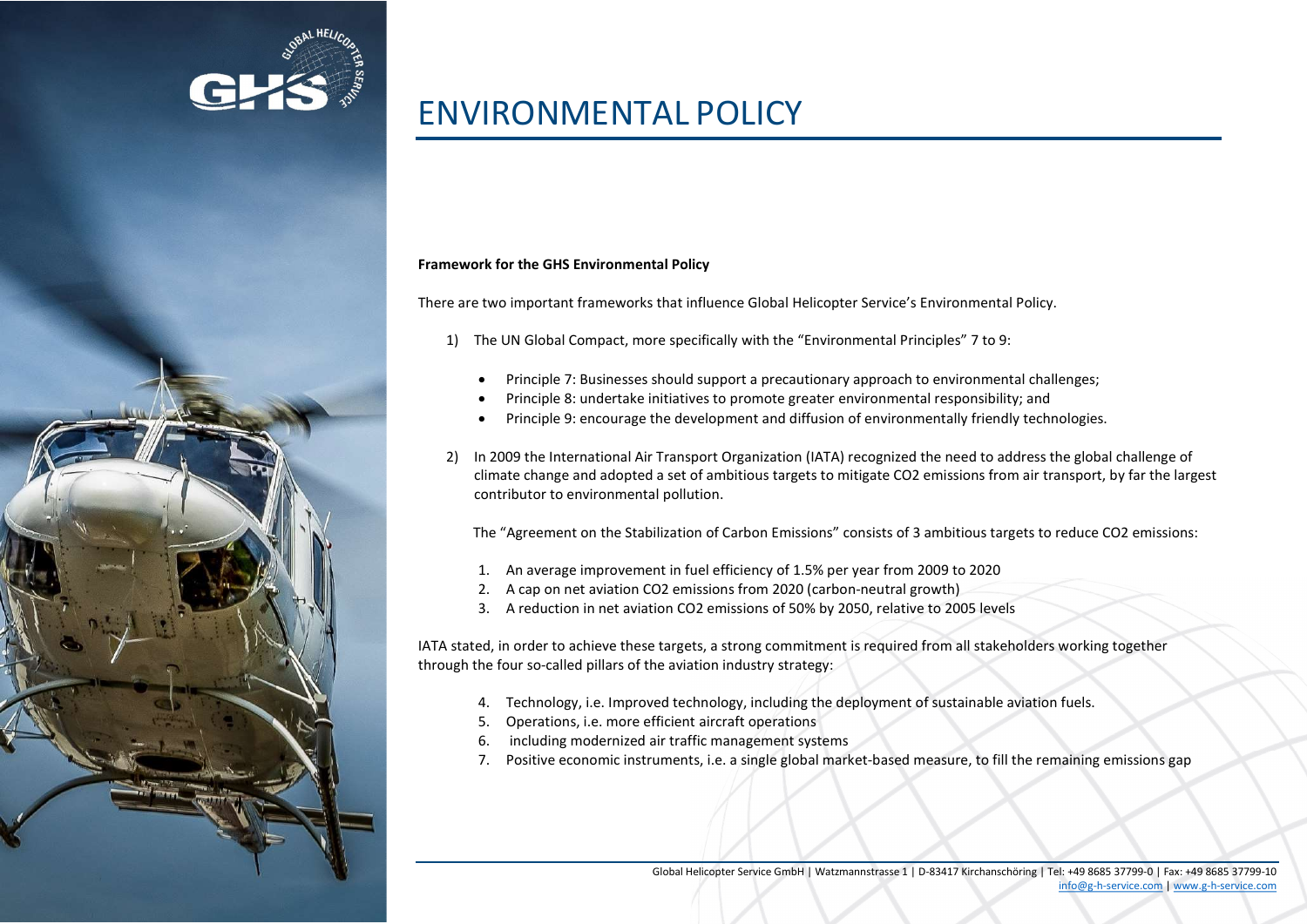

## The GHS Focus

Whereas the IATA 2009 agreement solely focused on the reduction of CO2 emissions as the largest contributor to environmental burden caused by air travel and technology has by far the best prospects for reducing CO2 emissions of commercial aircraft, there are few developments in helicopter technology that can contribute to the reduction CO2 emissions. Therefore, GHS focusses on operations and infrastructure not only to minimize CO2 emissions but also to aim for a precautionary approach to environmental challenges, to take more environmental responsibility and to adapt environmentally friendly technologies wherever possible as described below:

## 1) Modernize the fleet

Global Helicopter Service prefers the use of modern and fuel-efficient aircraft and operates them whenever technically and economically feasible.

#### 2) Promote alternative fuels

Sustainable, alternative fuels with a better CO2 footprint are a key component in avoiding emissions in the future. The raw materials used may not be produced in a way that creates direct competition with the production of foodstuffs. Other conditions include a proven environmental benefit and adequate availability at an acceptable price. As soon as alternative fuels are available and can be used to operate the helicopters in our fleet these fuels will be used.

## 3) Increase operational efficiency

Aircraft operations provide numerous opportunities to optimize efficiency. This includes optimum flight routings, efficient aircraft capacities and the optimization of the logistic chain between the GHS headquarter and our missions. Whenever possible we combine cargo-/passenger-flights between the GHS headquarter and our missions in a way that minimizes the number of flight necessary to operate the aircraft in our missions. Global Helicopter Service is steadily continuing its efforts in this field.

# 4) Improve infrastructure

Inefficient or insufficient infrastructure in the air and on the ground leads to unnecessary fuel consumption. Here, we count on the aviation authorities of the countries we operate in and, on our customers, to support our efforts to reduce fuel-burn.

## 5) Reduce aircraft noise

Residents living near airfields must be protected from unacceptable levels of noise. GHS takes this aspect into consideration when it comes to mission specific operating procedures.